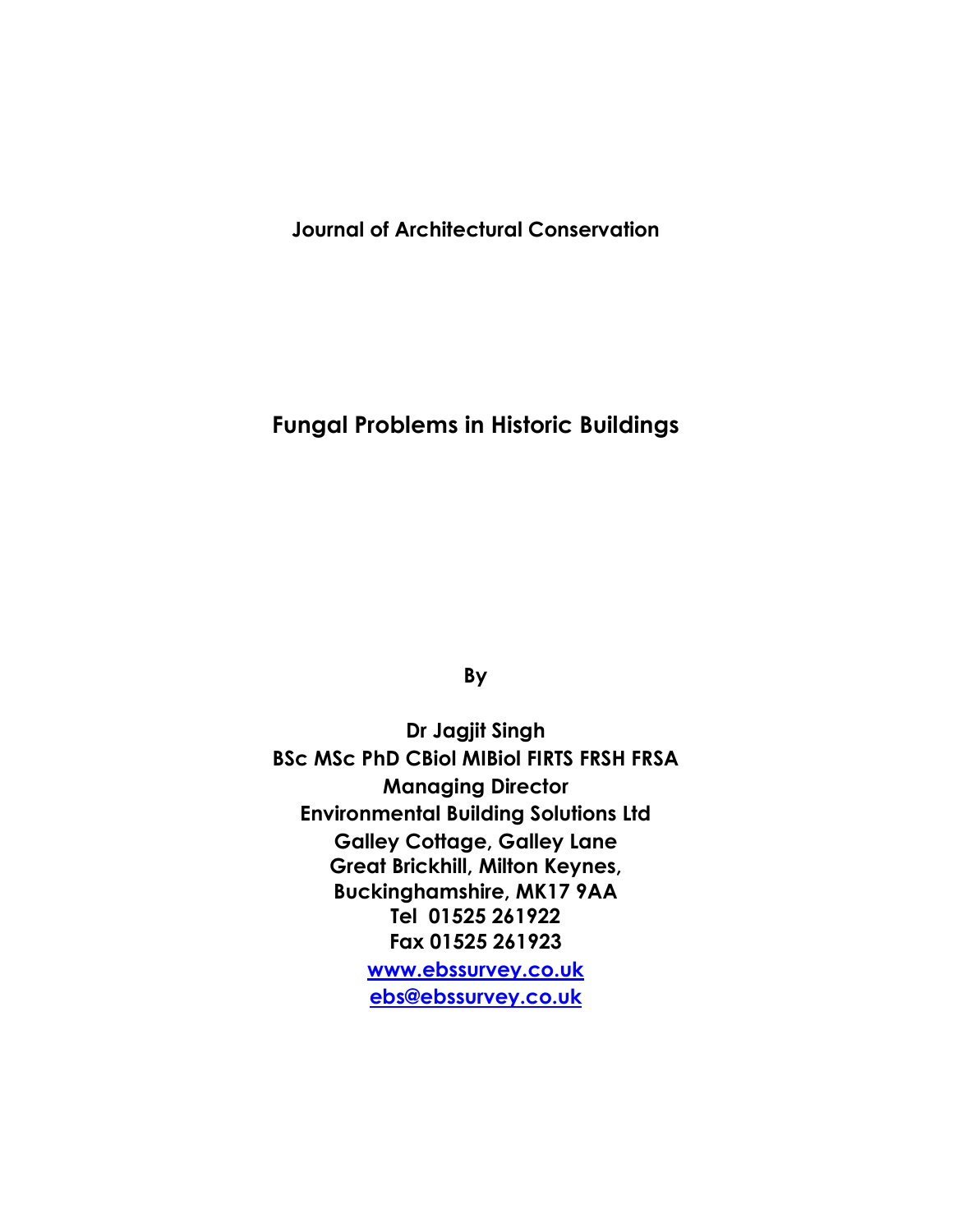## ABSTRACT

Fungal problems in both modern and historic buildings is attributed to environmental conditions favouring the decay of materials and contents. For example, water, humidity, temperature and lack of ventilation. The damage caused by fungi is very familiar, as is the destruction arising from attempts to eradicate them by the use of chemicals, which not only are a cause for concern to health authorities, wildlife interests and environmentalists but also lead to the development of resistance in the target organisms.

Correct identification of the fungal pest is important as not all fungi are equally destructive. Some rots are present in timber when it is cut, or are acquired in storage, and these may be present in heartwood or sapwood. Fungal infestation may also be dead or dormant, representing conditions in the past.

Environmental control and preventative maintenance are preferable to chemical means. Preventative maintenance should in most cases forestall the need for major interventions, and it is beyond doubt that it reduces the cost of the conservation of buildings. Since the internal environment of a building is the product of a number of influences, before undertaking an intervention involving any building it is advisable to study in detail the ecological factors such as temperature, humidity at microenvironmental levels and the building's response and performance.

The ongoing monitoring of the environmental conditions of buildings ensures the longterm health of building materials and structures (42).

# INTRODUCTION

The study of fungi is known as mycology (Gr. mykes, mushroom or fungus; lugos, discourse). The world's ecosystems are sustained and kept in balance by a rich variety of fungi. It is estimated that there are about 1.5 million species of fungi in total, of which around 70,000 (5%) have been scientifically described.

'Building mycology' is defined as that branch of mycology dealing with the study of fungi in and around the building environment [1, 2]. This has both direct and indirect effects on the health of building materials, structures and occupants. The commonest fungi which cause damage to building structures are the dry rot fungus (Serpula lacrymans), cellar rot fungus (Coniphora puteana) and wet rot fungi (Antrodia vaillantii, A. xantha, Asterostroma spp, Donkioporia expansa, Paxillus panuoides, Phellinus contignuus, Tyromyces placentus).

The dry rot fungus Serpula lacrymans, (Schumach. ex Fr.) Gray previously known as Merulius lacrymans, is the most important timber decay fungus in buildings in Northern and Central Europe and is also of serious concern in Japan and Australia [4]. Not only does the fungus bring about the dramatic decay of timber, but it is also able to spread through a building from one timber location to another across non-nutritional surfaces. The fungus has a serious impact on the UK housing stock and also causes concern in the conservation and preservation of buildings of historic and architectural merit [5]. Timber decay investigation and eradication is therefore big business in Britain. Serpula lacrymans is the most deadly form of fungal attack in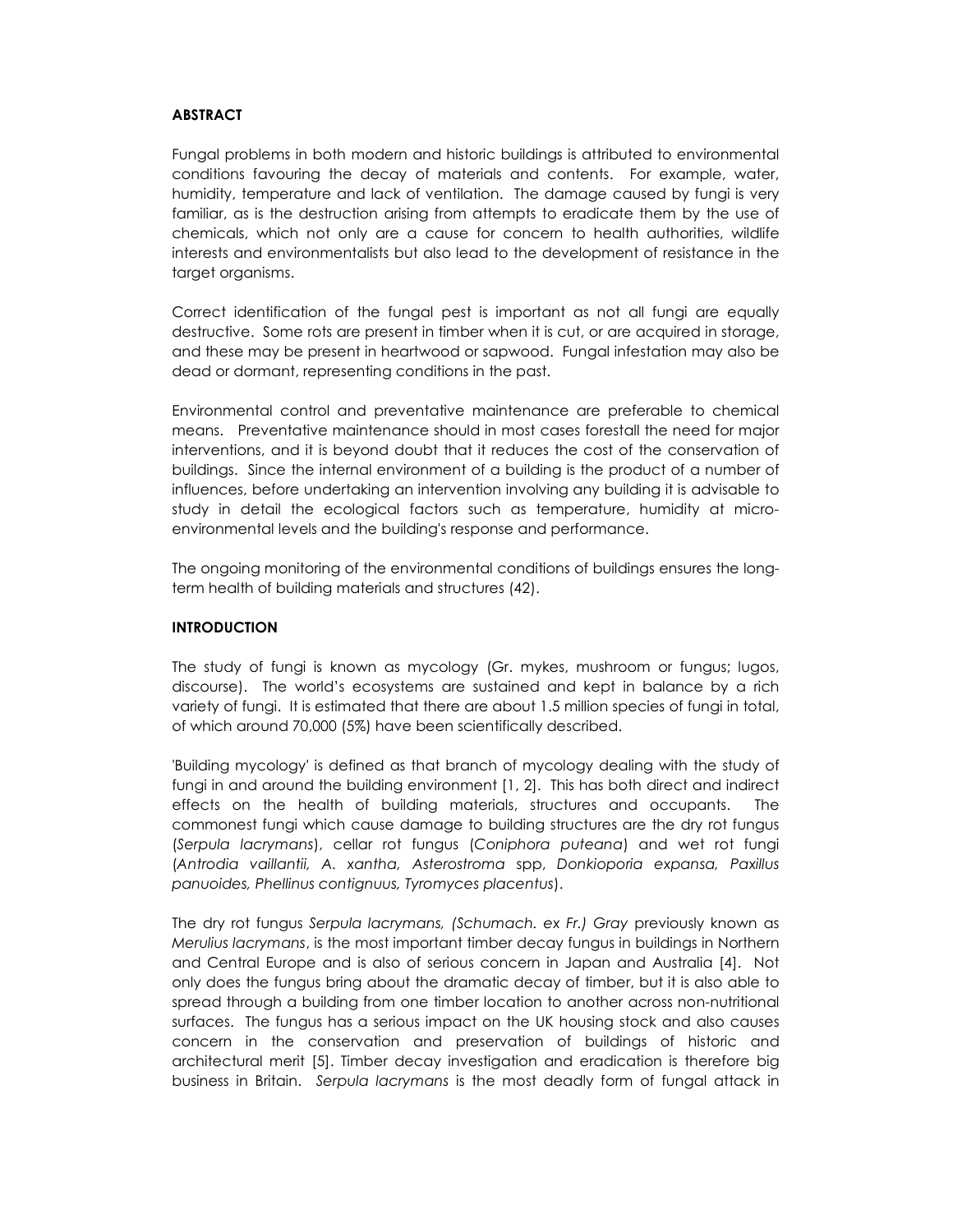building timbers, and buildings of traditional construction in this country are particularly vulnerable to this form of decay [6].

The vast majority of properties in the UK contain a significant amount of wood, ranging from structural timbers such as joists and finishings such as skirtings. In order to detect the type and extent of fungal decay, remedial measures could entail the loss of decorative finishes, extensive exposures and damage to the fabric of the building and are very expensive. It is not surprising therefore that the estimated annual expenditure on timber preservation works in Britain is over ,400m [4].

Building surveyors in particular have to look out for this destructive fungus when they are appraising properties. They have to consider the factors that may indicate the likely cause of internal decay whether past, present or future [4]. The technical and legal implications associated with S. lacrymans should not be underestimated. Building surveyors must alert their clients to the risk of timber decay when carrying out either a Structural/Building Survey or a House Buyer's Report and Valuation. Correct and early diagnosis of this form of infection in a building is essential if a later widespread outbreak is to be avoided and proper repair is to be achieved. It also minimises the chance of carrying out inadequate or excessive treatment where S. lacrymans is mistaken for wet rot or vice versa [4]. In addition, early correct diagnosis will help the surveyor avoid a negligence claim in the event of a future outbreak of the rot.

The fungus has occupied a specialised ecological niche in buildings in Europe with its unique biology, and is only known to occur in the wild in the Himalayas [7, 8, 9, 10, 11, 12]. The ravages of the dry rot fungus are familiar, as is the destruction caused by attempts to eradicate it, particularly involving the use of chemicals. Remedial chemical timber treatment can cause damage to the health of building occupants and is a cause for concern to environmental health authorities.

It is the lack of understanding of the biology and ecology of the dry rot fungus that has led to this radical treatment and hence considerable damage to building fabric. The Author has led several Himalayan expeditions for the search for wild dry rot in the Himalayas with a view to gathering information on its biology, ecology and genetics in the wild. It is hoped that the fundamental scientific knowledge gained through multidisciplinary research should enable us to reach a better understanding of the fungus and to develop safer, more effective and ecological control techniques and strategies [8, 9, 10, 11, 12, 13, 14, 15, 16, 17]. Not only is fungal infection of timber unsightly and potentially hazardous to human health, it can also adversely affect the structural integrity of the timbers as well as disrupt the use of the building.

#### Main Characteristics of Decay of Timber

There are four key characteristics that can be used in the identification of fungal growths: (i) mycelium; (ii) appearance of decaying wood; (iii) strands; and (iv) sporophores. The table below compares these characteristics for dry rot with those of wet rot.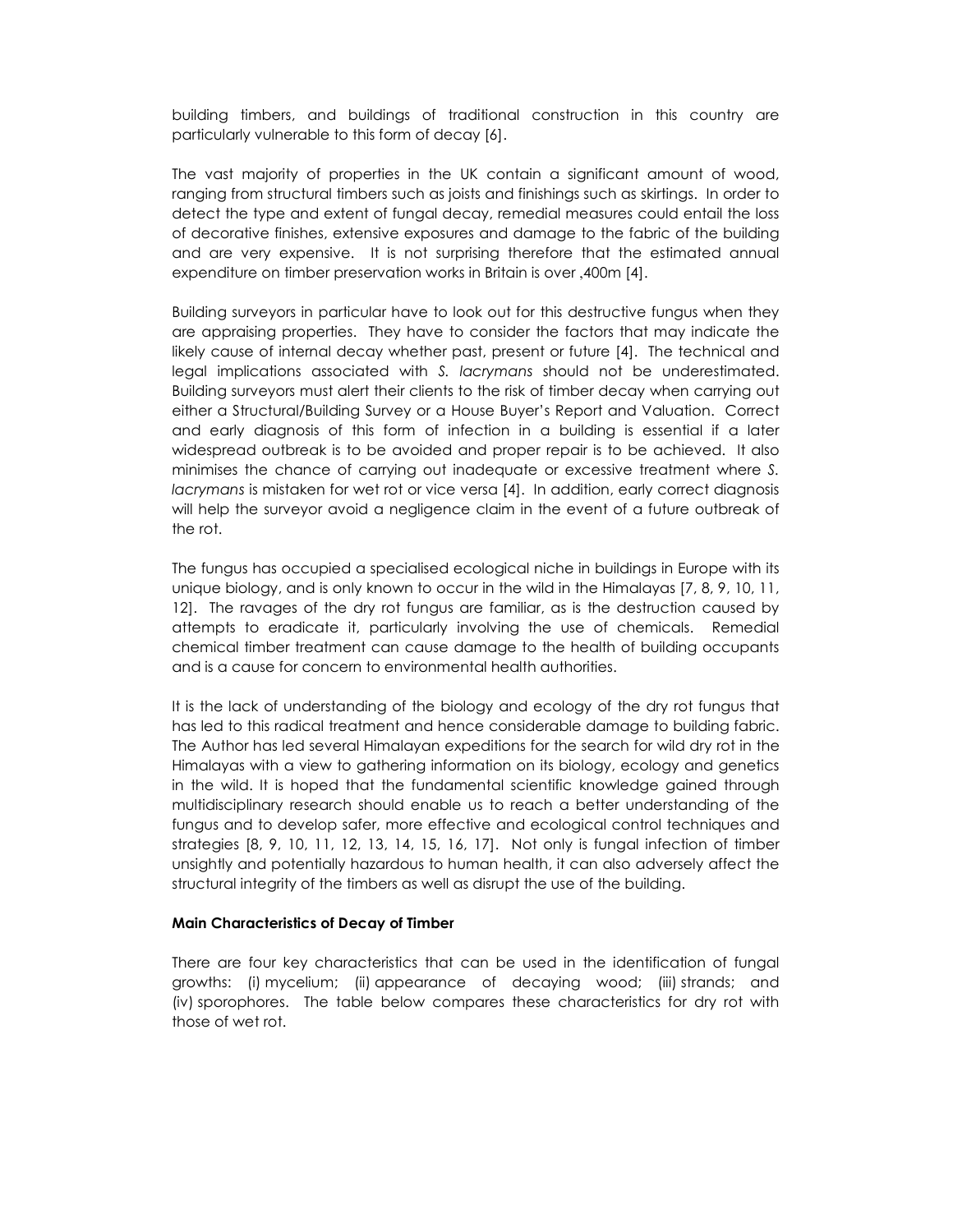| Main Characteristics of Fungal Decay of Timber |                                                                                                                                                                                                                             |                                                                                                                             |  |
|------------------------------------------------|-----------------------------------------------------------------------------------------------------------------------------------------------------------------------------------------------------------------------------|-----------------------------------------------------------------------------------------------------------------------------|--|
| Characteristic                                 | Dry Rot                                                                                                                                                                                                                     | <b>Wet Rot</b>                                                                                                              |  |
| Mycelium                                       | Damp conditions: Masses of<br>tears on silky white surface, with<br>bright lemon patches.<br>Drier conditions: Thin skin of silver<br>grey in colour, with deep lilac<br>tinges.                                            | High humidity: Yellow to<br>brownish in colour                                                                              |  |
| Decaying Wood                                  | Deep cuboidal cracking<br>associated with differential<br>drying shrinkage<br>Reduction in weight<br>Dull brown in colour<br>Resinous smell gone                                                                            | Cuboidal cracking on smaller<br>scale<br>Thin skin of sound wood<br>Weight loss<br>Localised infection                      |  |
| Strands (Rhizomorphs)                          | 3-6mm in diameter<br>Brittle when dry<br>Off-white/dark grey in colour                                                                                                                                                      | Thinner than dry rot<br>Flexible when dry<br>Creamy white in colour                                                         |  |
| Sporophores<br>(Fruiting bodies)               | Tough, fleshy pancake or<br>bracket-shaped, varying from a<br>few cms to a metre across<br>Ridged centre: Yellow-ochre<br>when young, darkening to rusty<br>red when mature<br>Lilac/white edged<br>Distinct mushroom smell | Not very common in buildings<br>Must smell, rather than<br>mushroom smell associated<br>with an active growth of dry<br>rot |  |

# ASSOCIATED ROTS AND MOULDS

Wet Rot This type of decay is caused by a number of Basidiomycetous fungi of which the most important are Coniophora puteana (cerebella), 'Poria' fungi, Phellinus contiguus, Donkiporia expansa, Pleurotus ostreatus, Asterostroma spp and Paxillus panuoides. Wet rot is also called white rot as it destroys both cellulose and lignin, leaving the colour of the wood largely unaltered but producing a soft felty or spongy texture without cross cracks. Common white rots are Donkiporia expansa, Asterostroma spp, Pleurotus ostreatus and Phellinus contiguus [20]. Brown rots cause the wood to become darker in colour and to crack along and across the grain; when dry, very decayed wood will crumble to dust. Many common wet rots are brown rots, for example Coniophora puteana, C. marmorata, Paxillus panuoides and Dacrymyces stillatus.

# ECOLOGICAL AND ENVIRONMENTAL FACTORS

Ecological Factors Affecting Timber Decay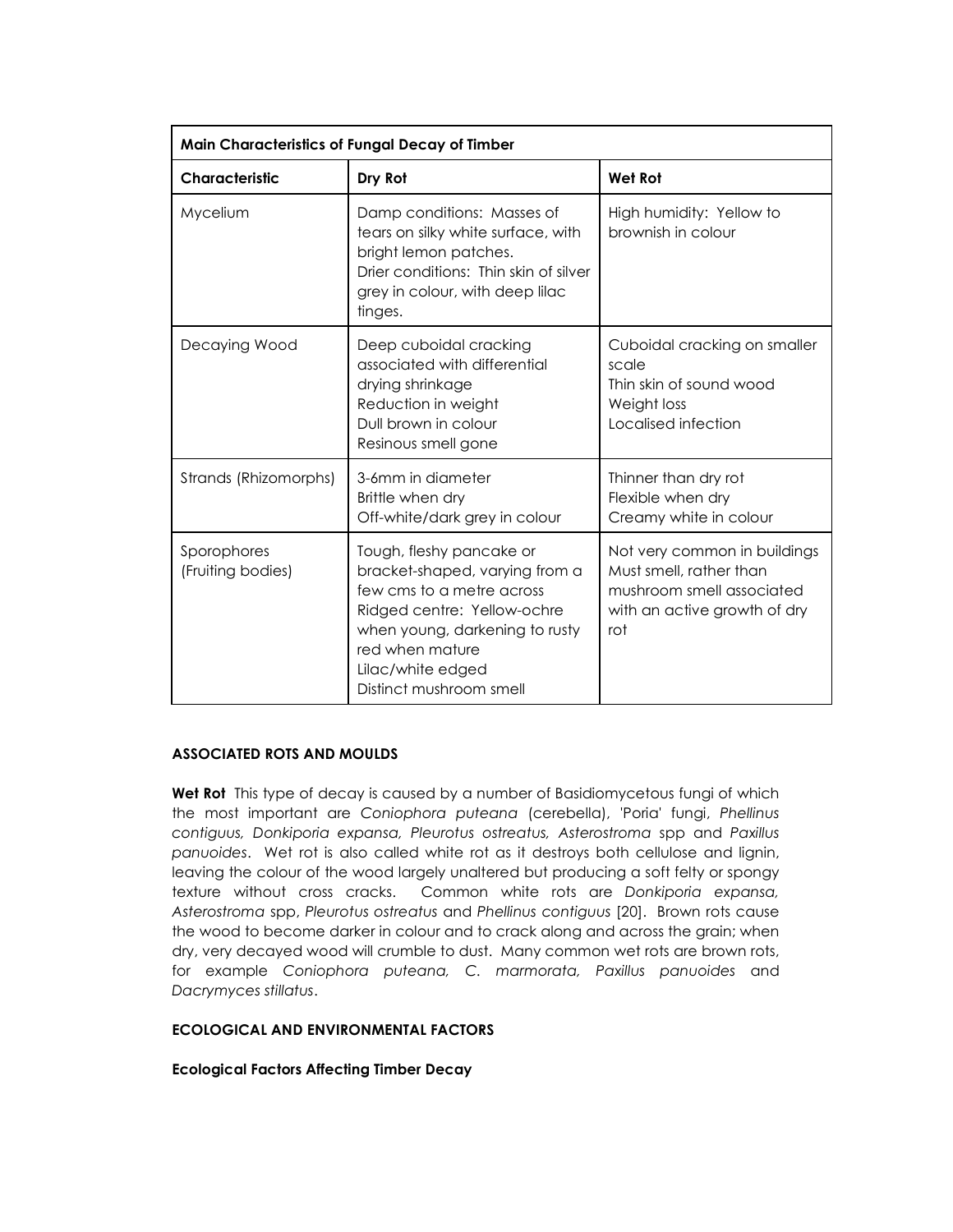The environmental factors affecting the decay of timber are temperature, water, humidity and ventilation [21] (see Figure 1).

# Figure 1. Fungal growth in buildings

#### Moisture in Buildings

The following factors contribute moisture in buildings:

- Penetrating damp/rising damp.
- Condensation.
- Building disaster.
- Construction moisture.
- Building defects.

Fungi differ in their optimum temperature requirements but for most the range is from about 20 to 30°C. The optimum temperature for dry rot growth in buildings is about 23°C, maximum temperatures are about 25°C and the fungus is rapidly killed above 40°C. Timber moisture contents in buildings in the 20 to 30% range are ideal for dry rot attack and other infestations.

#### Environmental and Non-environmental Factors

The following environmental parameters are considered most hazardous:

Relative humidity; UV light; air temperature; dust; pollution; pests; handling; visitors; fire and water; air movement; cultural/organisational/management factors.

#### Inspection Methodology

A careful, systematic methodology is required when carrying out a building survey. One of the objectives is to assess the likely location or danger of dry rot. Unless the property is new or relatively modern, it may be safe to start with the assumption that dry rot is probably present until proven otherwise. The aim in any inspection of a building for dry rot is to identify infected or vulnerable areas and to provide a logical assessment of the risks. This is usually best achieved if the same methodical approach used for a typical building survey is adopted, as summarised:

**Stage 1 - Desk Top Study:** Inspect records, drawings, relevant correspondence, previous treatment contract documents relating to the property; consult owners/previous occupiers about problems with and alterations to the building; all of these sources may reveal valuable information about the building and may confirm or suggest previous outbreaks.

**Stage 2 - Primary Inspection:** Externally: Top down - look for typical indicators of rot; algae growth on walls, damp stains on walls, choked/overflowing gutters, defective roof coverings, leaking/faulty rainwater downpipes, defective pointing/rendering.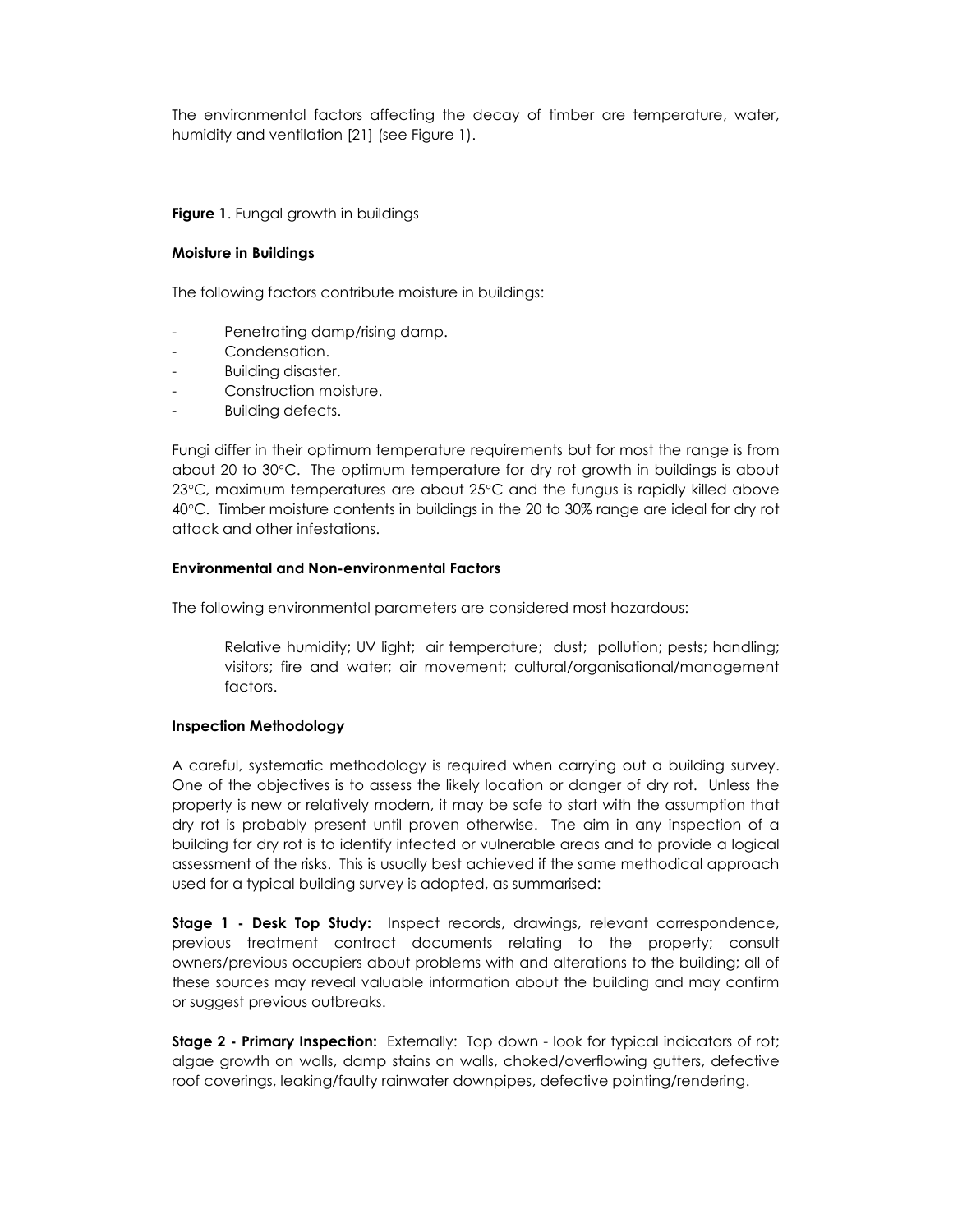Internally: Top down - all visible timbers should be inspected; note symptoms such as warped or curled wall panelling boards, splitting and cracking of painted woodwork, strong mushroom smell in the vicinity of an outbreak, springing lintels or floors and, of course, fruiting bodies with a layer of red dust-like spores.

Stage 3 - Secondary Inspection: Once the 'at risk' areas have been identified, it is advisable for the surveyor to recommend further investigations which may involve an element of 'opening-up', uplifting floorboards, removing sections of timber panelling etc. The use of a fibre-optic endoscope will help to minimise such work (see below). Solum levels of sub-floor voids that are below the outside ground level are potentially troublesome areas because they are prone to flooding and are difficult to ventilate adequately. If the finish of a suspended timber floor is at or near the outside ground level, then the latter will be above the solum level, and this should be checked.

There are six main objectives in carrying out the above three-stage investigation:

- 1. Building Context: Establish the client's instructions and the purpose of the investigation. Ascertain the property's age, form of construction and orientation. A knowledge of its location and recent history, especially as regards the level of maintenance and occurrence of adaptations (if any), may also be revealing.
- 2. Moisture Zones: Identify actual or potential sources of dampness [22].
- 3. Timbers Affected: Forecast the probable presence of hidden timbers within the building.
- 4. Dampness Defects: Identify and diagnose defects that can cause dampness.
- 5. Risk Factors: Pin-point vulnerable areas such as floor/roof/wall voids, look for external and internal indicators such as dampness, if there has been a previous infection there is a higher risk of a further outbreak.
- 6. Reporting: Accurate and impartial reporting of the nature and extent of decay.

**Diagnosis of Decay:** The following techniques are used to diagnose the decay:

- Physiochemical and morphological characteristics of decay.
- Cultural characteristics of decay.
- Genetic fingerprinting.
- Trained animals.

Special Search Techniques: The condition of concealed timbers and cavities may be deduced from the general condition and moisture content of the adjacent structure. Only demolition or exposure work can enable the condition of timber to be determined with certainty and this destroys what it is intended to preserve. A nondestructive approach is therefore required and, to help reduce uncertainty, instrumentation and test equipment can be useful at this stage. However, it is important to remember that all tests and instruments are only aids to the surveyor, and must be interpreted with experience and care. A slavish reliance on any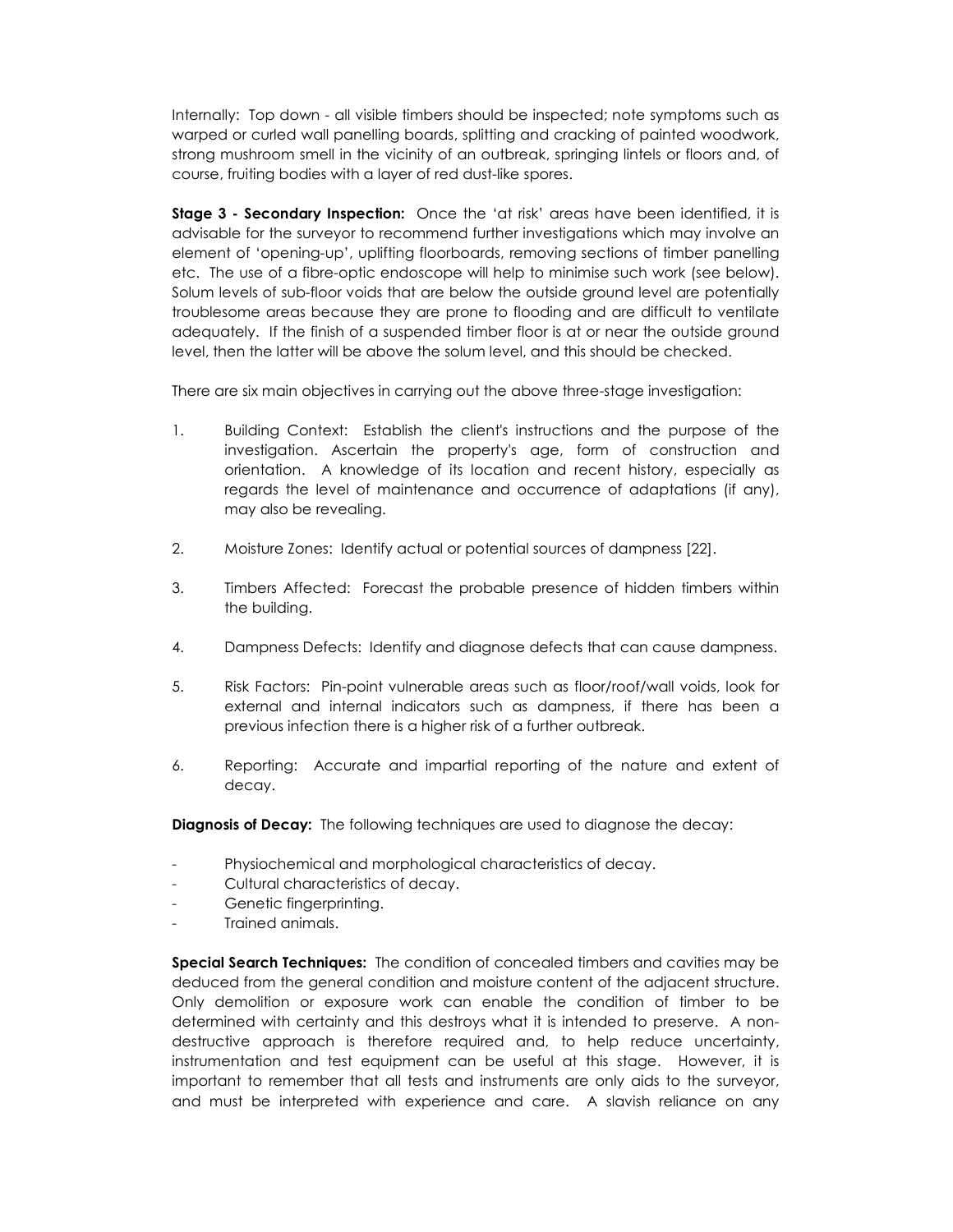techniques, and failure to take into account its limitations, is a recipe for disaster. The non-destructive inspection includes the use of trained animals, fibre optic inspection, ultrasonics and infra-red techniques.

#### Moisture Contents

**Timber Moisture Contents:** Timber moisture content at the surface may be estimated by the use of a resistance-type moisture meter, fitted with insulated needle probes. This will fluctuate depending on relative humidity and temperature. A rafter may have a surface moisture content of 16% in the summer which might rise to over 20% in winter. This would not necessarily indicate increased water content from a fault in the roof, but might be water absorbed through a drop in temperature. The core of the timber will remain relatively dry and a hammer probe with insulated electrodes is recommended for measuring the subsurface moisture content.

Masonry Moisture Contents: The estimation of surface moisture content in plaster and mortar is of limited value except for comparison. A surface capacitance meter may be used on plastered walls and panelling to detect areas requiring further investigation. Absolute readings should be made by means of a carbide-type pressure meter or by the oven drying method. Moisture reading contours on the surface and in the thickness of the wall help to define the source and type of moisture giving rise to decay.

**Detailed Investigation:** The findings from the initial investigations are followed up by more detailed study. The aim is to determine the distribution and extent of all significant decay organisms in the building, the distribution of all micro environments pre-disposing to timber decay and the building defects that cause them. The distribution of moisture and its movement through the structure is particularly important. The extent of significant timber decay should also be determined. Active decay organisms may not yet have caused significant timber decay. Conversely, there may be significant decay even when the decay organisms that caused it have been dead for many years. Key factors to be noted are species and viability of decay organisms, moisture content of materials, ambient relative humidity and ventilation. Timber species and previous chemical treatments may also be significant.

It is important that the results of the investigation are coordinated with the building structure bearing in mind the characteristics of particular periods and methods of building. They should also be carefully recorded and quantified where possible. This allows analysis of the results by other experts, reduces the 'grey' area in which differences of opinion can arise and forms a basis on which future investigations can build. This recording of data is especially important in the current legal climate and photography can be especially valuable. A detailed investigation of this sort might take about 5 man hours for a typical 3 bedroomed house.

# DETECTION OF DRY ROT

The correct and early diagnosis of dry rot requires an understanding of the pathology of the fungus as well as a sound knowledge of building construction. Determining the presence of hidden or built-in timbers is crucial to a full and accurate detection of the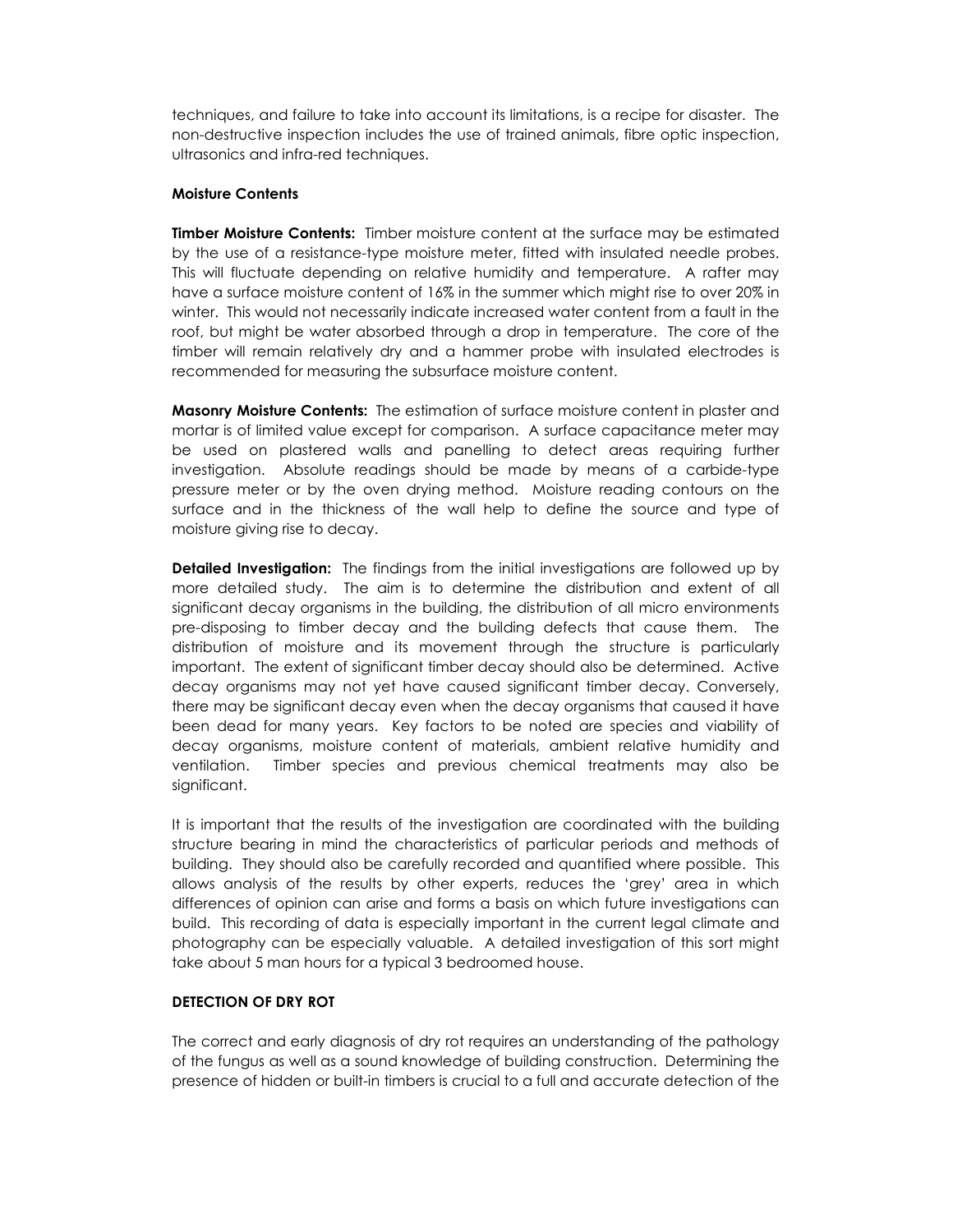fungus. There are a number of techniques that the surveyor can use to help in arriving at a correct diagnosis and these are listed in the table below.

| <b>Primary Detection Methods</b> |                                                                                                |                                                                                                                                                                                           |  |
|----------------------------------|------------------------------------------------------------------------------------------------|-------------------------------------------------------------------------------------------------------------------------------------------------------------------------------------------|--|
| <b>Detection Methods</b>         | <b>Types</b>                                                                                   | <b>Examples</b>                                                                                                                                                                           |  |
| Human senses                     | Visual<br>Aural<br>Olfactory<br>Touch<br>Taste                                                 | Warping or cuboidal cracking in wood,<br>sporophores<br>Hollow sound when tapped<br>Musty/mushroom smell<br>Spongy, friable when felt or probed<br>Acrid                                  |  |
| Non-human senses                 | Sniffer dogs                                                                                   | Specially trained hounds to locate dry rot<br>outbreaks                                                                                                                                   |  |
| Artificial detection             | Moisture meter<br>Hand mirror and torch<br>Ultra-sonic hammer<br><b>Endoscopes</b><br>Genetic* | Necessary to confirm damp areas<br>To help inspect awkward voids<br>Can help to indicate the soundness of<br>large joists<br>To inspect inaccessible areas<br>DNA analysis of rot samples |  |

 \* Research in this area is being undertaken by biologists Dr N White and Dr J Palfreyman, University of Abertay, Dundee, UK.

Although dry rot primarily attacks softwoods, it can also infect hardwoods such as oak. There are various timbers within a building which are susceptible to dry rot to which the surveyor should give particular attention (see table below).

| <b>Timbers Vulnerable to Dry Rot</b> |                                                                                                                                                           |  |
|--------------------------------------|-----------------------------------------------------------------------------------------------------------------------------------------------------------|--|
| Location                             | <b>Common Timbers Affected</b>                                                                                                                            |  |
| Walls                                | Safe lintels<br>Door standards<br>Bonding timbers<br>Strapping and boarding of dado panelling<br>Lathing behind plaster<br>Skirting grounds and skirtings |  |
| Roofs                                | Rafter feet and ends of ceiling ties, particularly behind 'beam filling'<br>Ceiling ties built-into wallheads<br>Wallplates                               |  |
| <b>Floors</b>                        | Joists built into masonry<br>Bressummers (large support beams)<br>Wallplates<br><b>Floorboards</b><br>Skirting grounds and skirtings                      |  |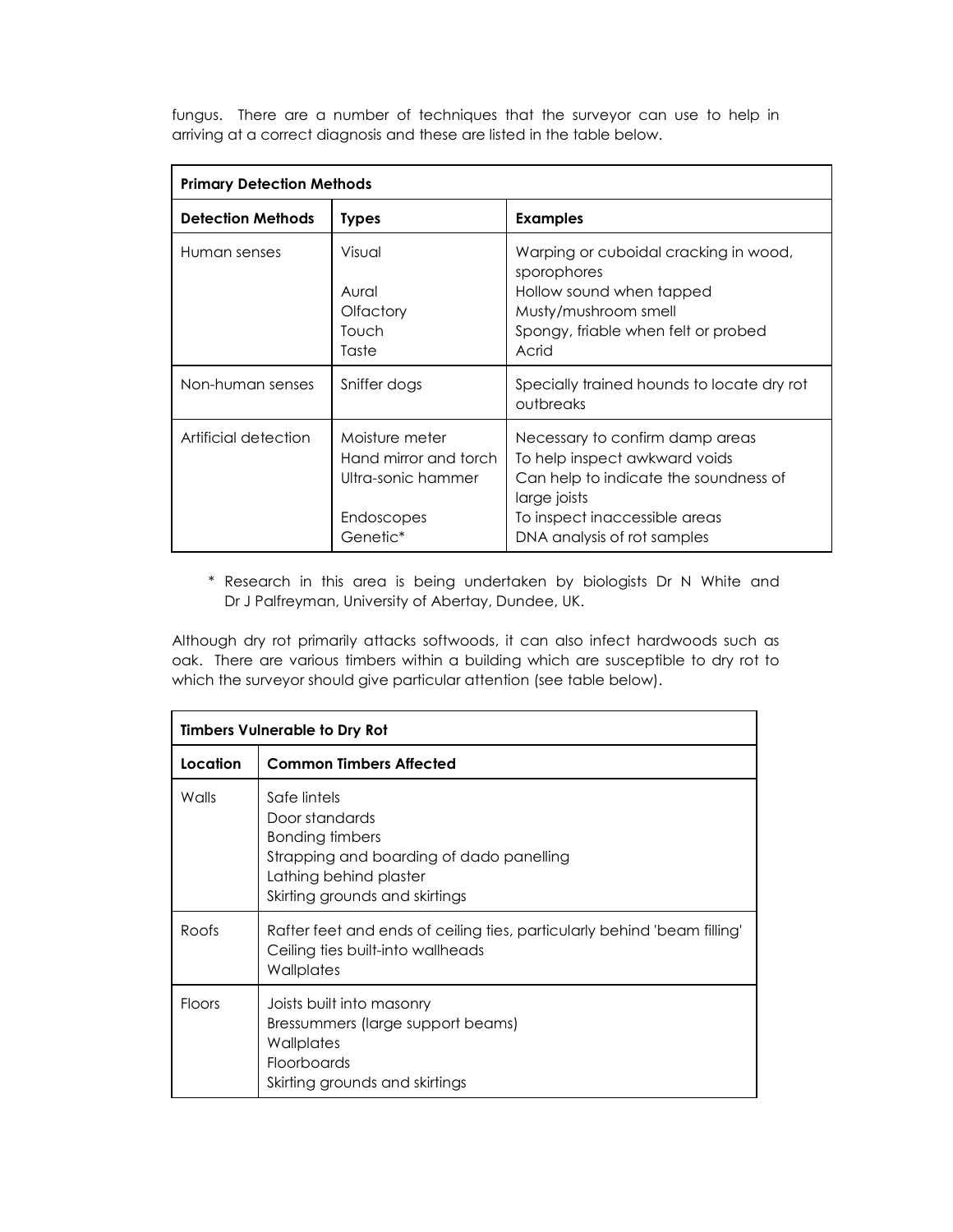Dry rot in its early stages is difficult to distinguish from other wood rots without the benefit of laboratory analysis. This involves growing samples of the fungi on an artificial medium under controlled conditions. Various media based on oatmeal, wheat flour and malt extract can be used as a nutrient to encourage fruiting of the fungus.

In its terminal stages when the fruiting bodies or sporophores have developed brown spore dust dry rot is relatively easy to distinguish from wet rot. The former, however, can spread to other timbers, even through masonry materials, whereas the latter is always restricted to the locus of the moisture source. This ability to spread is one of the distinguishing and menacing feature of S. lacrymans.

Other techniques used included microscopy, laboratory culture and identification of fungi and insects, hot wire anemometry and electronic RH measurement (see Figure 2). More exotic techniques may sometimes be useful such as pheromone insect traps, infra-red thermography, short wave radar, automatic weather stations, ultrasonic detection of timber boring insects, and total building monitoring using specialist data loggers. It is important to remember that any technique must be carefully justified because the value of the information from techniques not routinely used or properly calibrated can be very limited.

# Ecological Factors Influencing Biodeterioration

When considering any form of biodeterioration, there are three factors of concern: the material, the environment and the organism. Ecology as an aspect of science is usually confined to a very close analysis of the interaction of organisms with one another and with their environment. The environment in which any organism lives will contribute physical, chemical and biological factors which will have a bearing on the settlement, growth and development of an organism.

Figure 2. Dr Jagjit Singh using hammer probe to measure deep moisture content of timber.

# Chemical Control of Biodeterioration

A great variety of toxic chemicals are available on the market for use as wood preservatives. The ideal wood preservative should possess the following characteristics:

- 1. A high toxicity towards wood-destroying organisms.
- 2. Permanency in treated wood, that is low volatility and a high resistance to leaching.
- 3. Ability to penetrate deeply into the wood.
- 4. Non-corrosive to metals and non-injurious to the wood itself.
- 5. Reasonably safe to handle and without injurious effects on operatives and occupants.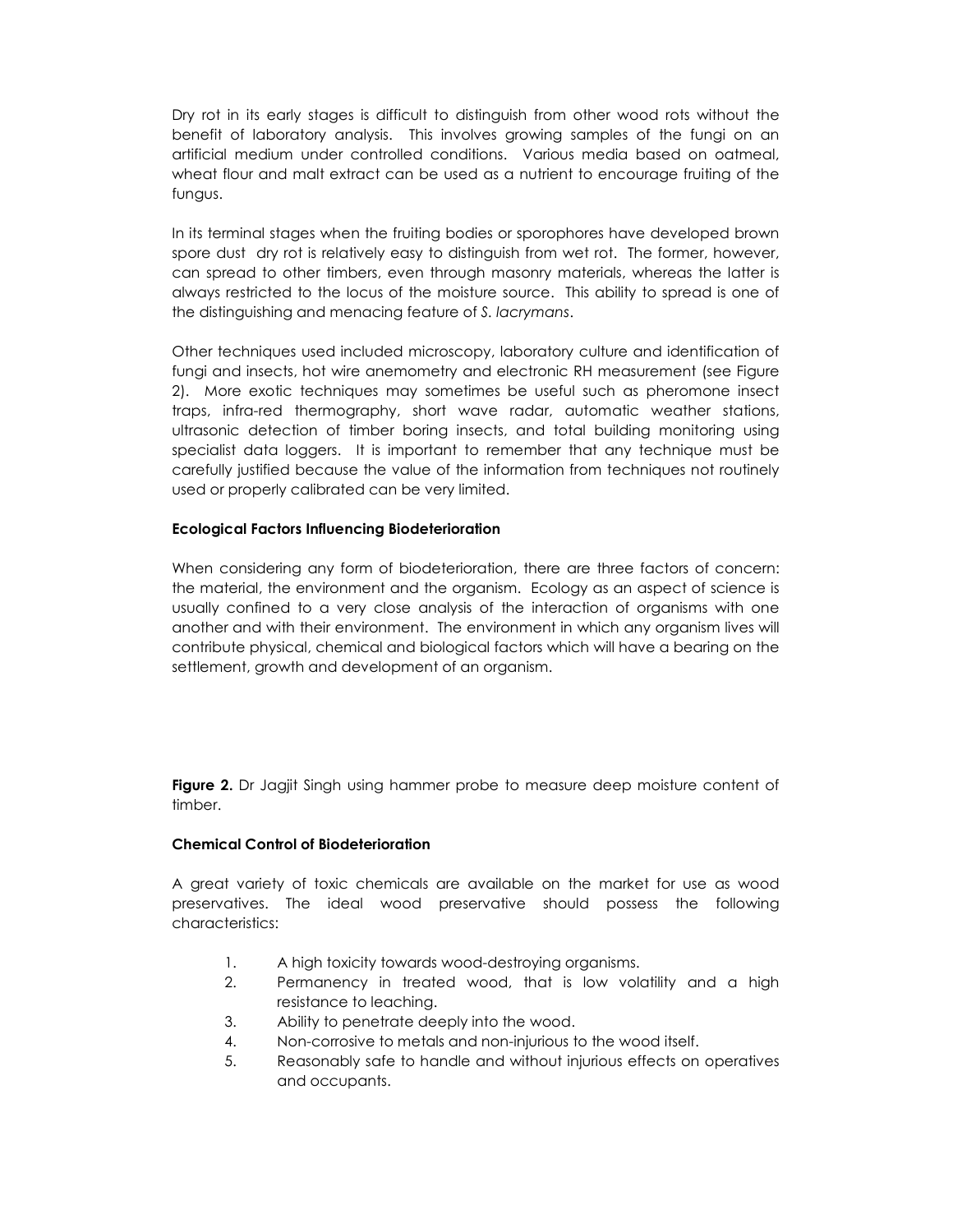Wood preservatives are regulated in the United Kingdom under the Control of Pesticides Regulations 1986.

#### REMEDIAL TREATMENT

#### Remedial Treatment of Dry Rot

- Establish the size and significance of the attack. In particular if structural timbers are affected, carry out or arrange for a full structural survey to determine whether structural repairs are necessary and, if they are, take appropriate steps to secure structural integrity.
- Locate and eliminate sources of moisture.
- Promote rapid drying of the structure.
- Remove all rotted wood cutting away approximately 300-450 mm beyond the last indications of the fungus.
- Prevent further spread of the fungus within brickwork and plaster by using preservatives.
- Use preservative-treated replacement timbers.
- Treat remaining sound timbers which are at risk with preservative (minimum two full brush coats).
- Introduce support measures (such as ventilation pathways between sound timber and wet brickwork, or, where ventilation is not possible, provide a barrier such as a damp proof membrane or joist hangers between timber and wet brickwork).
- Do not retain dry rot infected timber without seeking expert advice. There is always some risk in retaining infected wood which can be minimised by preservative treatment and subsequent reinspection.

# Biological Control of Biodeterioration

Microbial interactions and biological control methods have received much attention during recent years as an alternative to existing chemical control methods, which cause extensive environmental degradation. pose potential hazards to wildlife and are of grave concern to public health authorities. Biological control involves the use of one biological agent to suppress another. There are many successful examples of the biological control of wood decay fungi, for instance use of Trichoderma spp against various wood-rotting fungi such as Polyporus adustus, Polystictus hirsutus, P. versicolor, Stereum purpureum; and Scytalidium lignicola against Lentinus lepideus. It has been demonstrated that pure cultures of Bacillus subtilis inhibit the growth of various wood-staining fungi such as Alternaria tenuis, Trichoderma reesei and Aureobasidium pullulans in vitro. The role of immunising commensal fungi both as preventive and curative treatments in reducing the incidence of Lentinus lepideus has been described.

In view of these concepts, the prevention of biodeterioration may be achieved by biological control methods. This involves placing a microorganism into a material which does not affect the properties but which successfully prevents invasion by species capable of damage.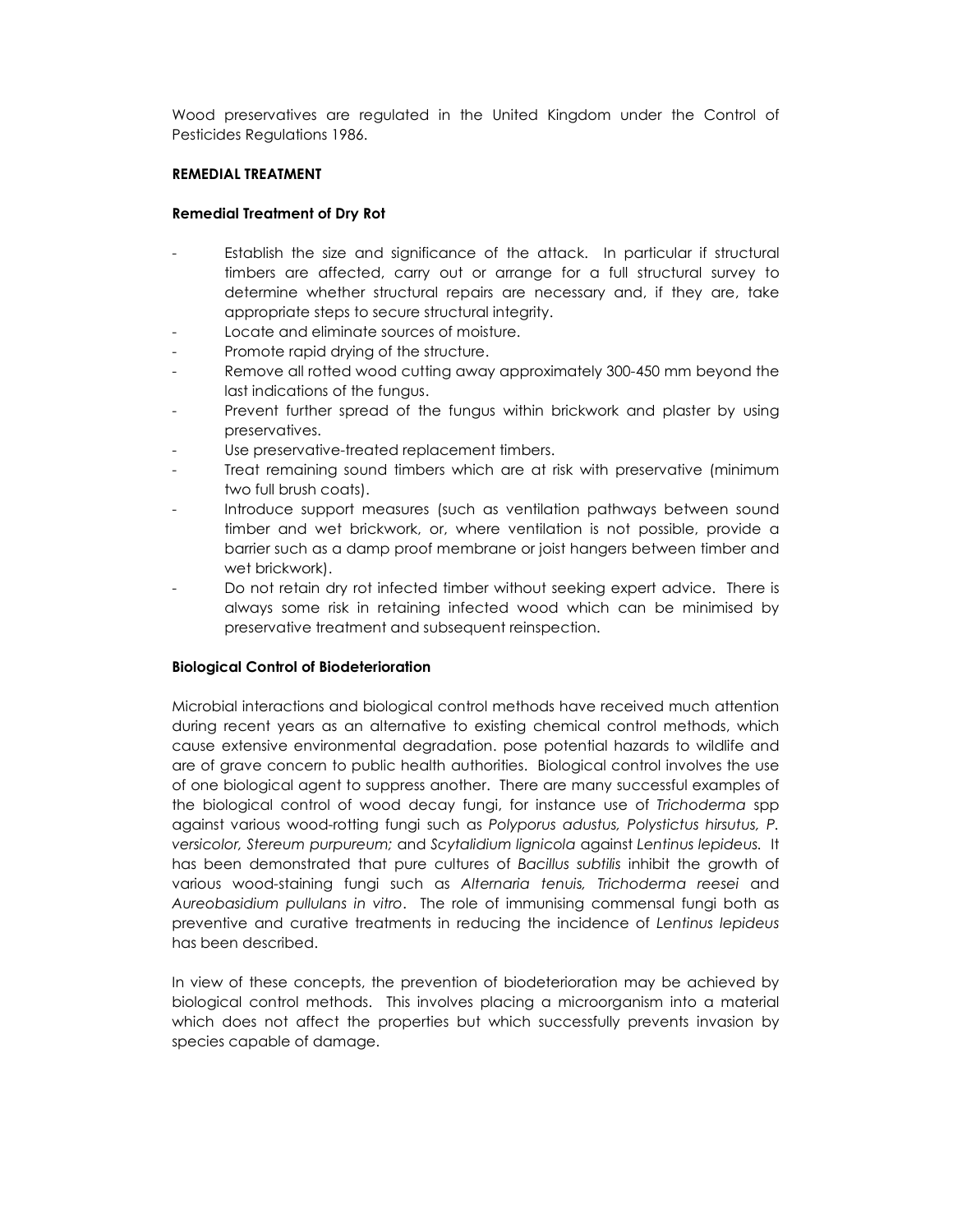# Environmental Control of Biodeterioration [23, 24, 25, 26, 27, 28]

When considering the prevention of any form of biodeterioration, there are three factors which can be taken into account: the material, the environment and the organism. The removal or alteration of any one of these can prevent the growth of decay organisms.

The control of the environment of a susceptible material, instead of the application of biocides, is the oldest and still the most widely used method of preventing biological deterioration. Traditionally, the control of physical conditions has been by far the most important method of preventing biodeterioration. For example, in the use of timber in construction the object has been to prevent its moisture content rising to levels at which wood rotting fungi can thrive.

The basic principle in the control of fungal growth is to render the micro-environment in or around the material in buildings as hostile as possible to the settlement, germination and spread of microorganisms. This can be achieved in various ways:

- (a) To prevent or limit biological agents' growth and proliferation by means of toxic chemicals.
- (b) To ensure that the material to be protected is kept, or keeps itself, in such physical condition that growth of biological agents is severely limited or prevented entirely.

The second approach will be discussed in more detail as traditionally, the control of physical conditions has been the most important method of preventing biodeterioration. The application of the general principles of the control of physical conditions and the reactions of microorganisms to these conditions often results in the most effective and economical prevention of deterioration.

# The Greener Approach

Environmental control relies on controlling the cause of the problem by controlling the environment [30, 31, 32, 33, 34, 35, 36, 37, 38, 39] (see Figure 3):

- Locate and eliminate sources of moisture.
- Promote rapid drying.
- Determine the full extent of the outbreak.
- Remove the rotten wood.
- Determine structural strength of timber and fabric construction.

Institute good building practice:

ventilation;

- damp proof membrane;

- isolation.

The environmental control is complex and requires a multi-disciplinary team of scientists, engineers, surveyors and computing skills.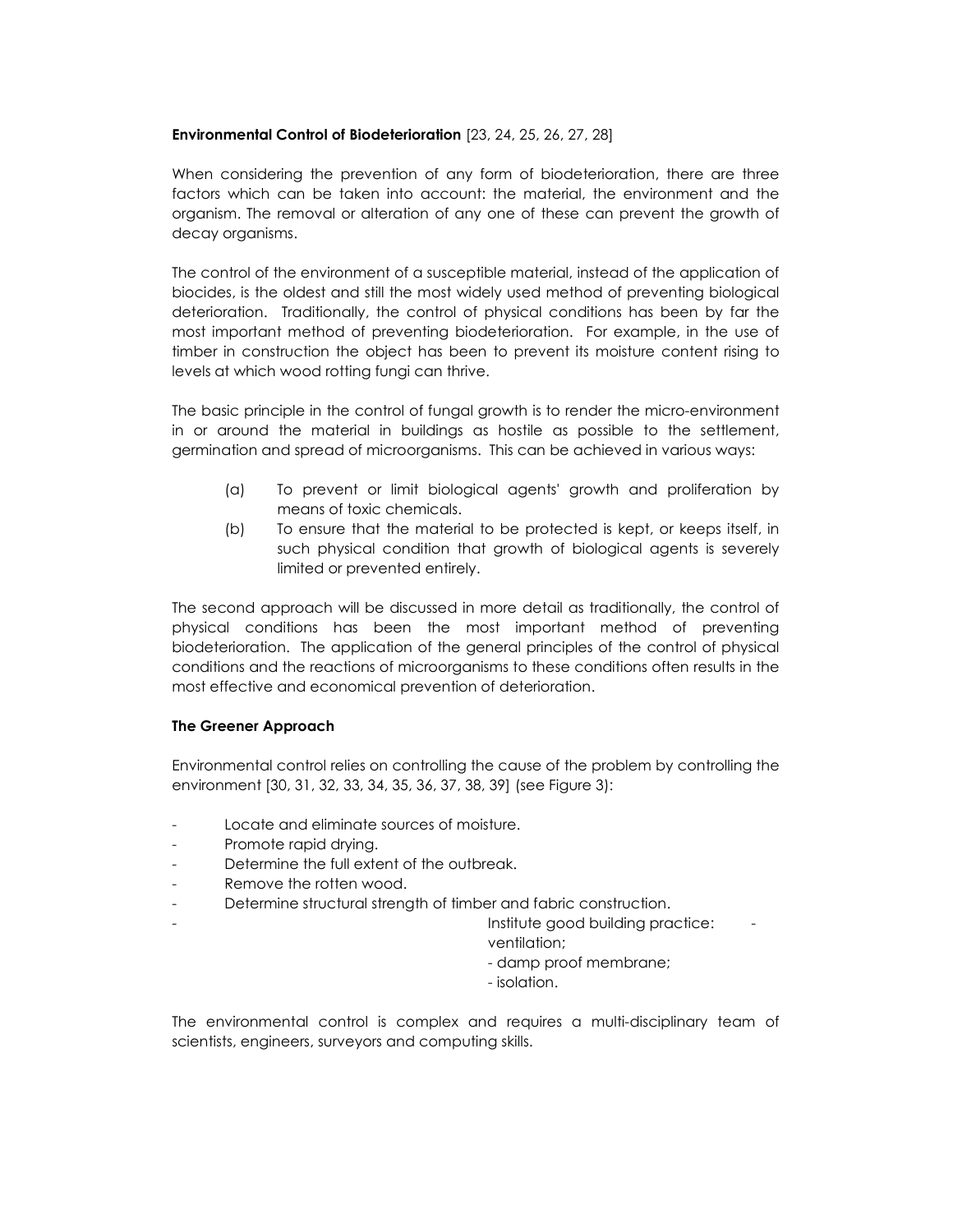# The Green Approach Standards

In cases of actual or suspected problems of wood rot or wood boring insects in buildings, the following standards should be met by any remedial works:

- a) Investigation should be carried out by an independent specialist consultant, architect or surveyor to establish the cause and extent of the damp and timber decay including the potential risk to the health of occupants before specification or remedial work. This investigation should include:
	- (i) The inspection of all accessible timbers to determine whether they are subject to, or at risk from, fungal decay or insect attack.
	- (ii) The determination as to whether any wood rotting fungi or wood decaying insects found are active and whether their activity is significant in each particular case.
- b) Specification of remedial work should be prepared by an independent consultant as in a)(i) and (ii). Such specification should provide for:
	- (i) The maximum conservation of materials.
	- (ii) The future health of the building and its occupants.
	- (iii) The minimal use of new materials.
	- (iv) The avoidance of chemical pesticide use where possible.
	- (v) The use of materials and techniques with minimum adverse environmental impact.
	- (vi) The minimum cost of the whole project including the costs of the proposed works, the disturbance of occupancy, future maintenance costs, and the cost of safe disposal of all waste materials.
- c) Remedial building works should be carried out as specified above to control the timber decay, to prevent further decay and to correct any significant building defects resulting in conditions of high moisture content or poor ventilation of timber. These should provide for:
	- (i) The reduction of the sub-surface moisture content of all timber below 16-18%.
	- (ii) The isolation of timber from contact with damp masonry by air space or damp proof membrane.
	- (iii) The provision of free air movement around timber in walls, roofs and suspended floors.
	- (iv) Humidities in voids not exceeding an average relative humidity of 65%.
	- (v) The removal of active fungal material and any timber affected to the extent that its function is compromised or adjacent structures put at risk, in the case of insect infestation, measures to avoid contamination.
	- (vi) The prevention of, or protection of timber from, sources of water likely to cause wetting such as overflowing gutters, leaking plumbing, condensation and rising or penetrating damp.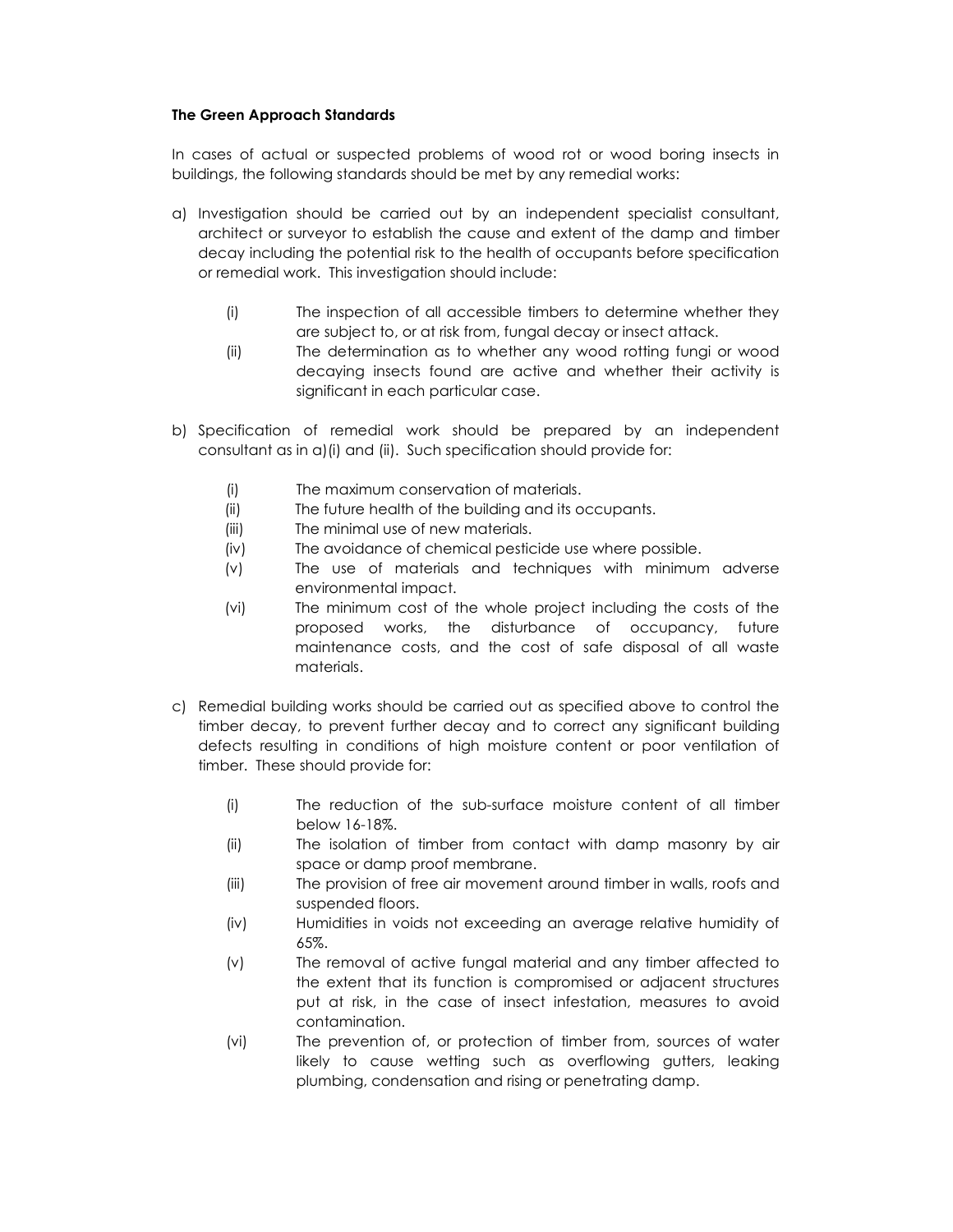- (vii) The removal of all builders' rubbish from voids and cavities and vacuum cleaning to remove dust.
- d) The use of chemical pesticides should be avoided wherever possible. Where their use is essential the following requirements should be observed:
	- (i) The minimum use of fungicides consistent with the probability of reinfestation in the light of c) (i) - (vii).
	- (ii) The limitation of insecticidal treatment to the locations of significant active insect attack in the light of c) (i) -(vii).
	- (iii) Specific agents to be used on specific organisms only. 'Combined', 'general' or 'precautionary' treatments are not to be used.
	- (iv) Fungicides and insecticides must be currently fully approved under the Control of Pesticides Regulations 1986. Pesticides with special dispensation or licence as of right are not to be used. As a guide products with serial numbers greater than 3000 have gone through the full HSE approval procedure.
	- (v) Pesticides should be applied in accordance with the manufacturer's instructions and within any regulations, codes of practice guidelines or recommendations currently recommended by the BWPA, HSE, NCC or other competent authority.
	- (vi) The contractor applying the pesticide must certify that the treatment will not damage the health of the occupants and of the structure or wildlife in and around it.
	- (vii) The contractor must certify that the disposal of surplus pesticide, pesticide containers and treated waste materials is safe, nonpolluting, and in accordance with all current central or local government regulations and guidelines.

# Environmental Monitoring [40, 41]

Environmental monitoring includes the data logging of temperature, humidity, moisture content and other parameters in building materials, including internal and external environmental conditions, using on-site sensors and an automatic weather station. These systems are as follows.

**Remote Sensing of Moisture Content in Timber:** The remote sensing of moisture content in timber and monitoring the drying of buildings provide simple and economical methods of avoiding serious timber decay. These systems accurately determine the source and distribution of moisture within the building fabric, and detect water penetration in critical areas or monitor drying following building failure, fire of flood. Data from these investigations is used to determine a policy and control the drying out of the building fabric to reduce the risk of future decay after refurbishment.

Remote Sensing of Moisture Content in Masonry: Remote sensing systems can be installed in the damp masonry or area likely to be at risk from water penetration and the data obtained can be used to determine the state of drying down and to take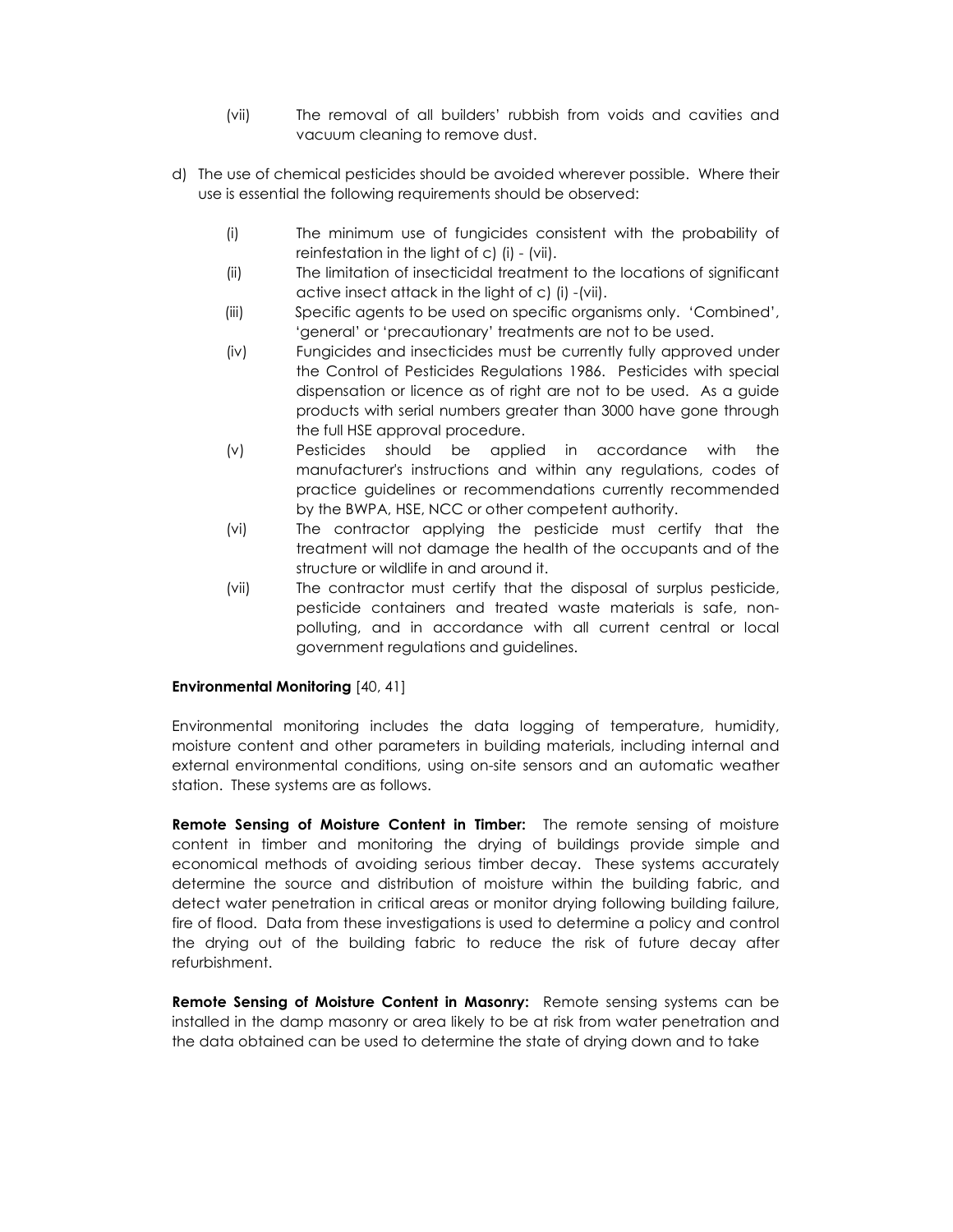profiles of moisture across a thick wall which may take many months to dry out. Permanently installed systems can act as a warning for future water penetration.

These systems can be simple or complex and are tailor-made to suit a particular building. In complex remote sensing systems, the resulting data can be transferred to the computer or via a model to a central building management system.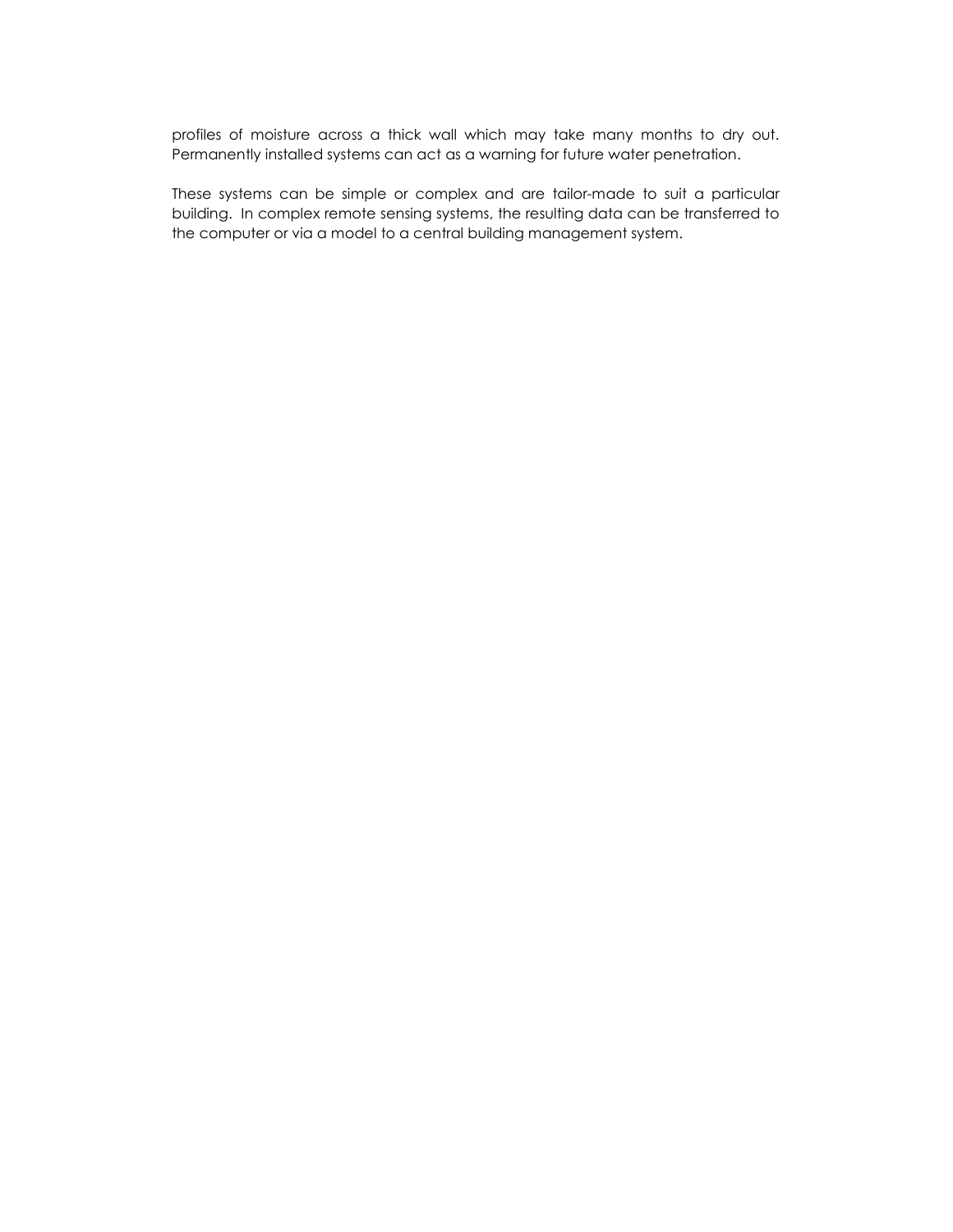#### **REFERENCES**

- 1 Singh J: New advances in identification of fungal damage in buildings. The Mycologist 1991: 5(3);139-140.
- 2 Singh J: Building Mycology, Management of Health and Decay in Buildings. London, E & FN Spon, 1994.
- 3 Singh J: Impact of indoor air pollution on health, comfort and productivity of the occupants. Aerobiologia 1996:12;121-127.
- 4 Douglas J, Singh J: Investigating dry rot in buildings. Building Res Information 1995: 23(6);345-352.
- 5 Singh J, White N: Timber decay in buildings research, remedies and reform; in Proc of Reconstruction and Conservation of Historical Wood Symposium, TU Zvolen, 1995.
- 6 Singh J: The biology and ecological control of timber decay organisms in historic buildings; in STREMA 93, 16-18 June 1993, Bath. Structural Repair and Maintenance of Historic Buildings III, 311-327. Computational Mechanics Publications.
- 7 Bagchee K: Merulius lacrymans (Wulf) Fr. in India. Sydowia 1954:8;80-85.
- 8 Singh J, Bech-Andersen J, Elborne, SA, Singh S, Walker B, Goldie, F: The search for wild dry rot fungus (Serpula lacrymans) in the Himalayas. The Mycologist 1993:7(3);124-130.
- 9 On the trail of dry rot=s grandpa, The Daily Telegraph, 9 November 1992.
- 10 Singh J, White N: The search for a Himalayan link to a dry rot cure in buildings. Building Res Information 1995:23(4);216-220.
- 11 White N, Singh J, Singh S, Walker B, Palfreyman J: Searching for answers at the roof of the world. Buildings and Facilities Management for the Public Sector. March 1995: 14-16.
- 12 White N, Singh J: Himalayan origin of dry rot: comparative ecology in domestic and wild environments; in Proc of Environmental Preservation of Timber in Buildings Conference, Dublin, 1995.
- 13 Singh J: Structural failures of timber in buildings; their causes, non-destructive inspection, monitoring and environmental control; in Drdacky M (ed): Lessons from Structural Failures, Prague, 1993. vol. 3, pp 45-59.
- 14 On the trail of a dry rot cure, The Daily Telegraph, 1 September 1993.
- 15 Bech-Andersen J, Elborne SA, Goldie F, Singh J, Singh S, Walker B: The true dry rot fungus (Serpula lacrymans) found in the wild in the forests of the Himalayas. Document no: IRG/WP/93 – 10002, 1993.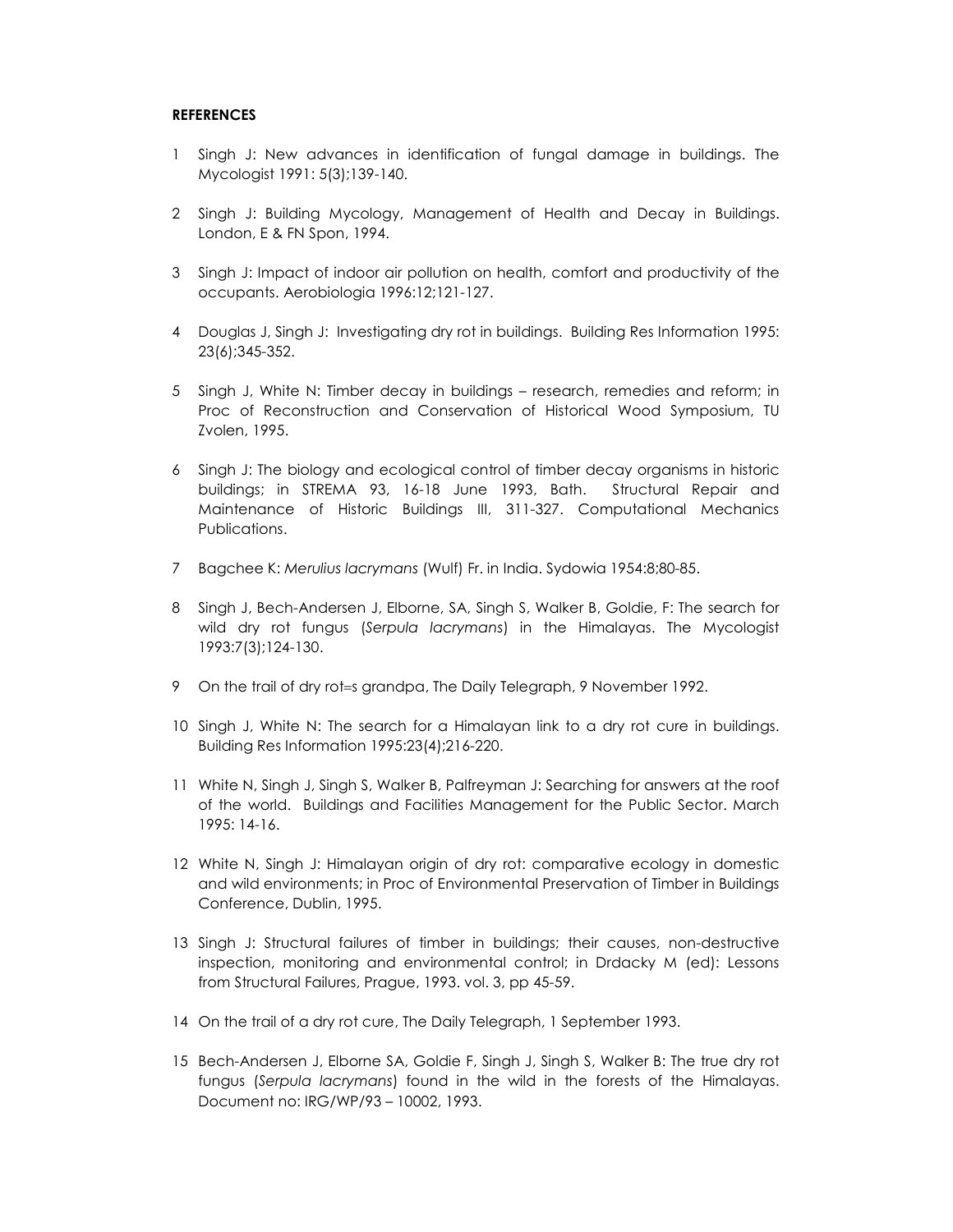- 16 White NA, Low GA, Singh J, Staines H, Palfreyman J: Isolation and environmental study of >wild= Serpula lacrymans and Serpula himantioides from the Himalayan Forests. Mycol. Res. 101(5); 580-584.
- 17 Bech-Andersen J, Elborne SA, Goldie F, Singh J, Singh S, Walker B, Egte Hussvamp (Serpula lacrymans) fundet vidtvoksende i Himalayas skove, Svample 1993:27;17- 29.
- 18 Findlay WPK: Fungi, folklore, fiction and fact. The Richmond Publishing Company Ltd, Surrey, 1982.
- 19 Palfreyman J, White N, Singh J: in Singh J, Aneja, KR (eds) From Ethnomycology to Fungal Biotechnology, New York, Plenum Publishing Company (in press).
- 20 Singh J, White N: Timber decay in buildings: pathology and control. Journal of Performance of Constructed Facilities, Feb 1997: 3-12.
- 21 Singh J, White NA: Dry rot and building decay: a greener approach. Construction Repair Mar/Apr 1995: 28-32.
- 22 Singh J: Environmental monitoring and control. Building Conservation Directory, 1996: 118-119.
- 23 Singh J: Renovation a thoughtful and multi-disciplinary approach. Construction Repair, May/June 1996: 40-42.
- 24 Singh J: Stop the rot. Health & Safety at Work, Aug 1995:14-16.
- 25 Singh J, Nuss I: Environmental preservation of timber in buildings a pragmatic approach, in Proc of Environmental Preservation of Timber in Buildings Conference, Dublin, 1995.
- 26 Singh J, Rescuing a castle in distress. Buildings & Facilities Management for the Public Sector, Aug 1994:17-24.
- 27 Singh J: Environmental conservation of medieval Telc Heritage Castle, Czech Republic. Building Res Information 1994: 22(4); 222-227.
- 28 Singh J: Protecting our common heritage. Buildings & Facilities Management for the Public Sector, Dec 1994:16-17.
- 29 Singh J: Buildings and Health: An overview, in Proc of Environmental Preservation of Timber in Buildings Conference, 1995.
- 30 Singh J: Biodeterioration of building materials; in Garg KL, Garg N, Mukerji KG (eds): Recent Advances in Biodeterioration and Biodegradation, 1994, vol I, pp 399-427.